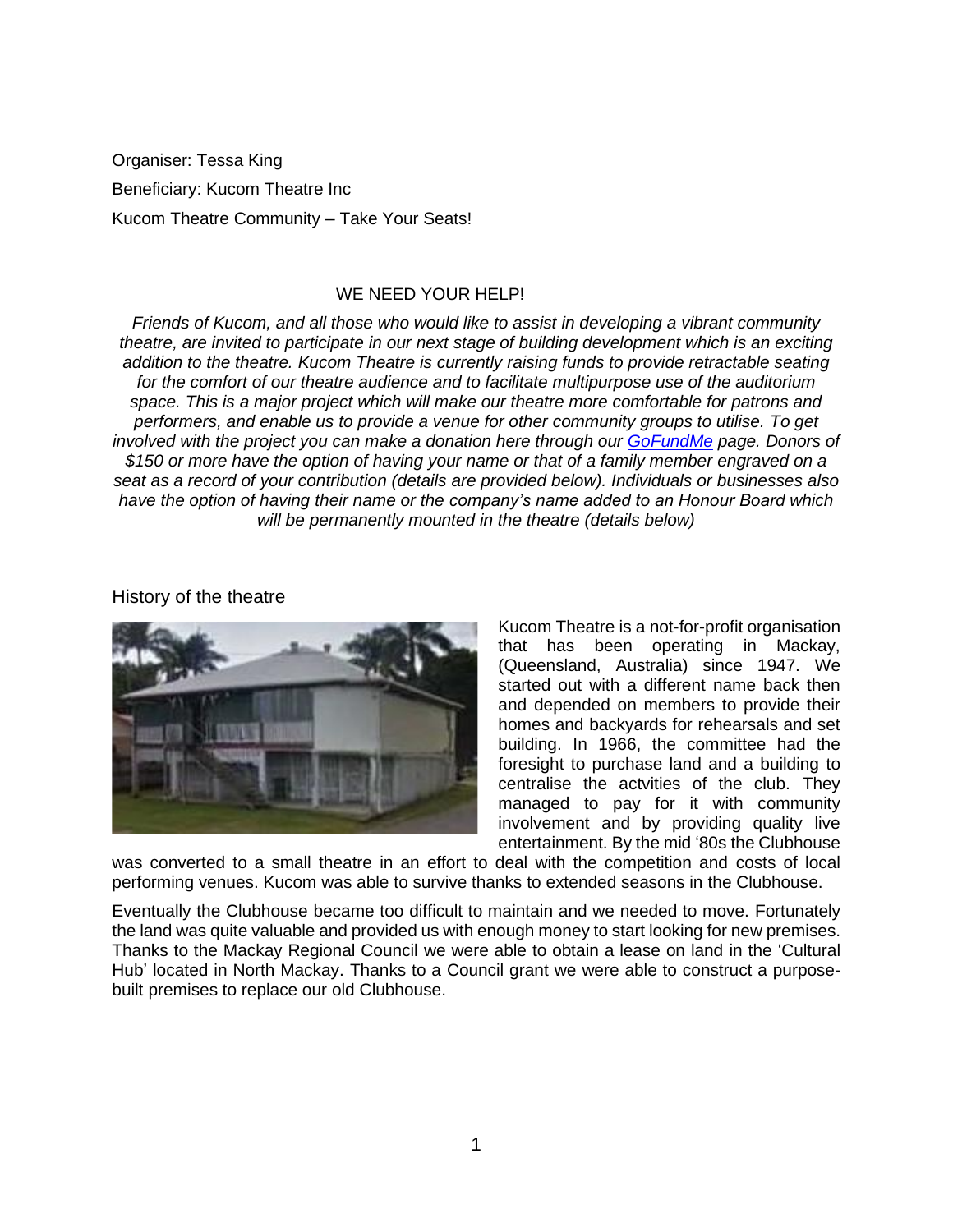

Unfortunately, while the money was able to provide a building that could be used, there was little to no outfitting of the inside completed. The Gambling Community Benefits Fund provided us with a small grant which allowed us to begin setting up a lighting system. Currently, a second grant will allow us to complete a technology platform at the rear of the auditorium in preparation for adding the seats.

There are several projects that we are looking at to finally complete the theatre, and those we have in mind are listed in the curren[t Strategic Plan.](https://bit.ly/3snl2gA) However, we cannot depend solely on grants to help us complete these projects. Organisations offering grants look favourably on groups who carry out their own fundraising for projects that need to be done. Our aim will be to continue seeking suitable grants, but at the same time we need a fundraising program of our own.



The seating project that we are looking at now provides a great opportunity to give a focus for fundraising. It is a major project and means that we can exchange our current plastic garden chairs for comfortable, retractable, tiered seats.